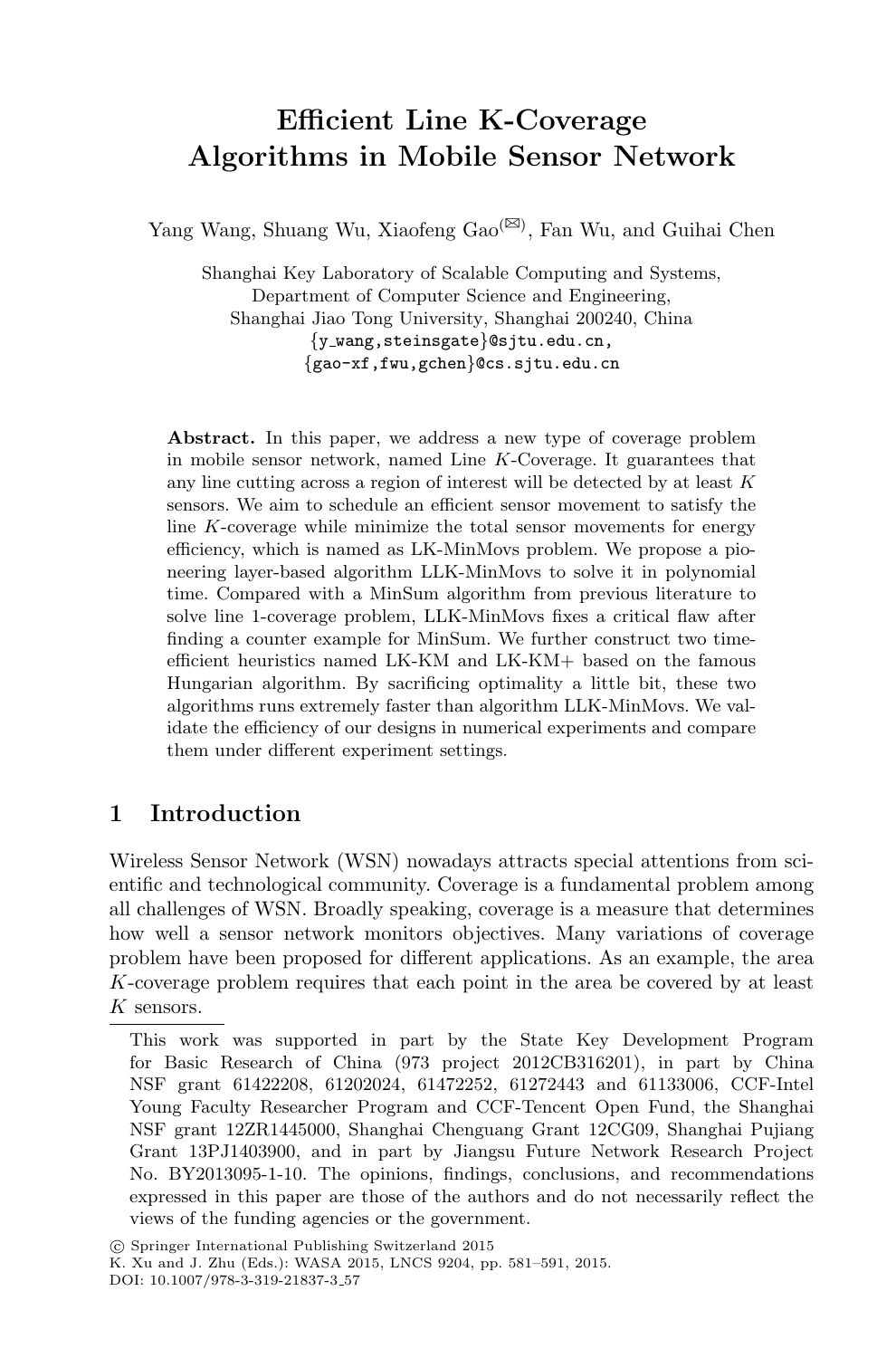Barrier coverage is more applicable to monitor borders due to exploiting less sensors than area coverage. In front of or surrounding an area, a barrier is a belt-like region in which the sensors are spread. The barrier is said to be *K*covered [\[2](#page-9-0)[,3](#page-9-1)] if every path that passes through the barrier touches the sensing range of at least *K* sensors. Many researchers considered line track rather than arbitrary pathes for barrier coverage  $[4–7]$  $[4–7]$ , since in reality intruders usually go through a region with a line track. Moreover, intruders do not know any knowledge on distribution of sensors, they cannot figure out a "smart" path to follow. In [\[16](#page-10-0)], the authors proposed a MinSum algorithm to build a barrier by scheduling mobile sensors, so that any line intrusion will be detected by at least one sensor. We refer this problem as Line 1-Coverage problem.

In this paper, we consider an advance version of line 1-coverage problem: Line *K*-Coverage. A line is said to be *K*-covered if it is detected by at least *K* sensors. A region is called line *K*-covered if any line intrusion is *K*-covered. Usually, sensors at their initial positions may not form a line *K*-cover for the target region. Thus mobile sensors could move according to some strategy to form a line *K*-cover. For energy efficiency purpose, we hope that sensors will move with a shortest distance. In all, our optimization object is to minimize the sum of sensor movements to achieve the line *K*-cover for target region. We refer it as LK-MinMovs problem.

If the initial sensors deployment does not form a line *K*-cover, the target region will have "gaps" (*K*-uncovered intervals) against the intrusion. Due to the structural complexity, it is not easy to form line *K*-cover in one shot. A natural idea is to build line *K*-cover layer by layer because gaps have different degrees. We first fill up 1-level gaps by twofold overlaps, and then fill up 2-level gaps by threefold overlaps, until *K*-level gaps are filled. With this idea we propose a layerbased algorithm named LLK-MinMovs. For one layer repairing, a MinSum was proposed in a previous literature [\[16](#page-10-0)]. However, although authors in [\[16](#page-10-0)] claimed that MinSum outputs the optimal solution, it is not always correct. We illustrate the critical flaw of MinSum by a counter example, and fix the problem in our LLK-MinMovs algorithm. We also construct another two time-efficient heuristics named LK-KM and LK-KM+ based on the famous Hungarian algorithm. By sacrificing optimality a little bit, these two algorithms runs extremely fast with suboptimal results. We analyze the time complexity of them, and then validate their efficiency in numerical experiments under different experiment settings. To the best of our knowledge, we firstly solve the line *K*-coverage problem in mobile sensor networks, which has both theoretical and practical significance.

The rest of the paper is organized as follows. Section [2](#page-2-0) introduces some related works. Section [3](#page-2-1) presents the problem statement. Section [4](#page-4-0) describes our layer-based algorithm (LLK-MinMovs) and gives its time complexity analysis. A counter example for MinSum is also introduced and corrected. In Sect. [5,](#page-6-0) we design LK-KM and its enhanced version LK-KM+. Numerical experiments are presented in Sect. [6.](#page-7-0) Finally, Sect. [7](#page-8-0) gives conclusion.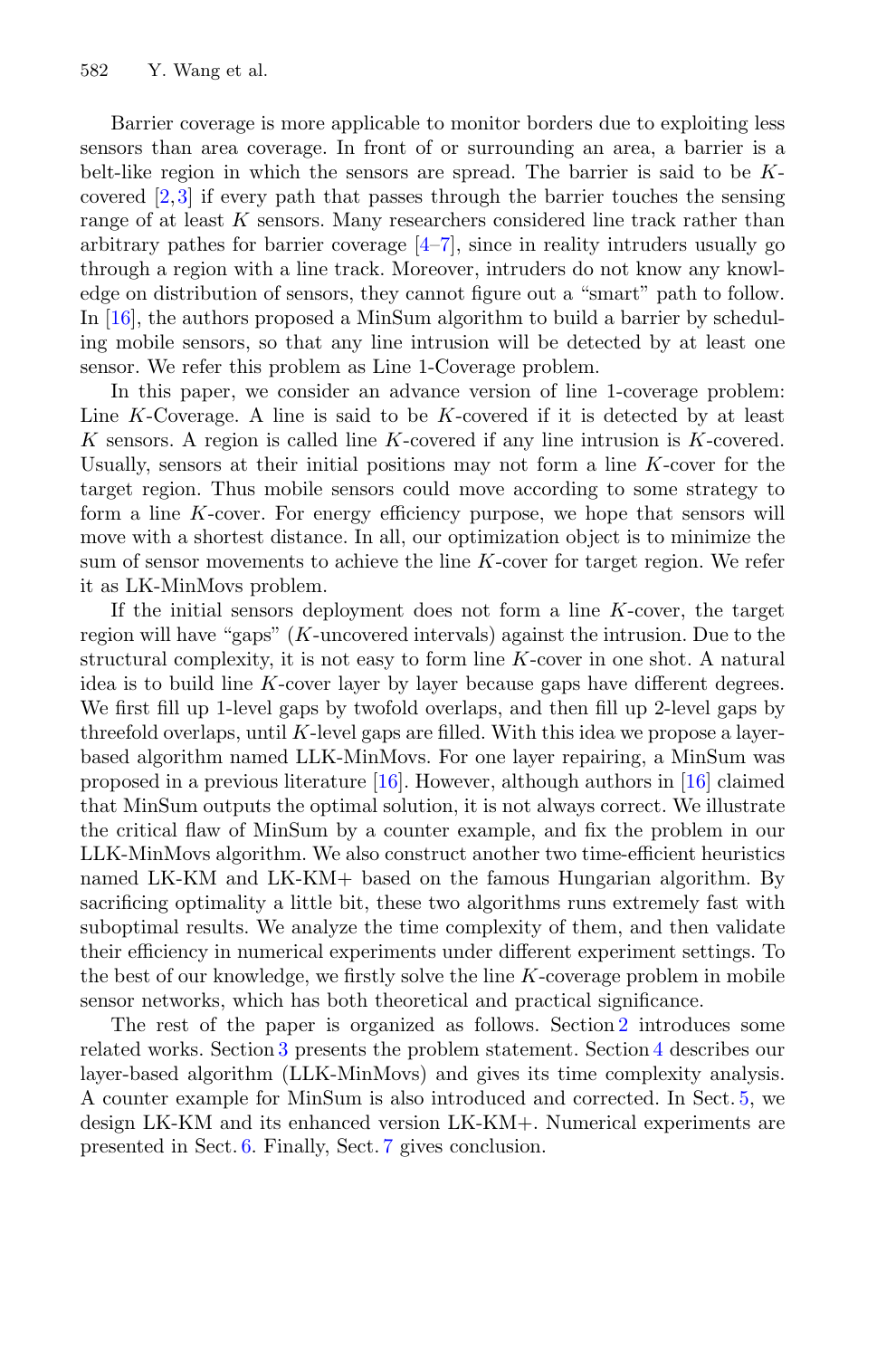#### <span id="page-2-0"></span>**2 Related Works**

In the research area of mobile sensor networks, several recent literatures considered the strategy of mobile sensor movement to cover a region of interest, for example [\[9,](#page-9-4)[10\]](#page-9-5). Unlike the problem considered in this paper, they aimed to form an area coverage rather than barrier coverage for the region of interest.

Some of the existing works focus on line coverage [\[8\]](#page-9-6) in a region. Baumgartner et al. [\[5](#page-9-7)] proposed the track coverage problem. Their objective is to place a set of sensors in the region such that the chance of detecting the path tracks by at least some given number of sensors is maximized. Other path coverage metrics are defined in  $[6,7]$  $[6,7]$  $[6,7]$  by analytical expressions for any random deployment in a region. Balister et al. [\[4](#page-9-2)] defined a coverage metric called trap coverage which measures the longest distance an intruder can achieve within the region before touching the sensing range of any sensor.

In terms of mobile sensor for barrier, distributed algorithms are proposed in [\[11\]](#page-9-9) to schedule mobile sensors for forming a barrier. Bar-Noy et al. [\[12\]](#page-9-10) studied the problem of maximizing the coverage lifetime of a barrier composed by mobile sensors with limited battery powers. How to guide sensor moving to improve the quality of barrier coverage are studied in [\[13](#page-9-11)]. All of them consider barrier coverage for path, this is not the objective of this paper. We focus on line *K*-coverage.

Czyzowicz's work [\[16](#page-10-0)] is most related to our objective. The authors proposed MinSum algorithm for line 1-coverage problem which inspired us to design the LLK-MinMovs algorithm. However, MinSum cannot always output an optimal solution. We provide a counter example and correct it in our design, so that LLK-MinMovs could work optimally for arbitrary instance. We also provide numerical experiments to compare LLK-MinMovs with MinSum when  $K = 1$ .

#### <span id="page-2-1"></span>**3 Problem Statement**

Assume our region of interest is a rectangle with horizontal length of *L* (otherwise we can use the minimum bounding rectangle of this region). *n* sensors  $s_1, s_2, ..., s_n$ are randomly deployed in this region. Each sensor  $s_i$  has coordinator  $(x_i, y_i)$ , regarding to left-bottom point (0*,* 0), with same sensing range *R*. Sensors can move freely in this region, but they are supported by nonrenewable battery powers.

Figure [1](#page-3-0) is an example scenario (Assume  $K = 3$ ), where the intrusion direction is vertical against the rectangle. Hence, we could project  $s_i$  horizontally as a line segment represented by interval  $[x_i - R, x_i + R]$ . Then, we just need to consider our problem on line segment [0*, L*]. To better describe our problem, we label sensors with their *x*-coordinate, and assume each sensor has distinct  $x_i$ value in increasing order. Note that we should have "enough" sensors to satisfy a line *K*-coverage. Thus, initially we have  $2Rn \geq KL$  to get a feasible solution.

Easy to see, if we want to form a line *K*-coverage, every point along the *x* axis in [0*, L*] should belong to as least *K* intervals transformed from sensors.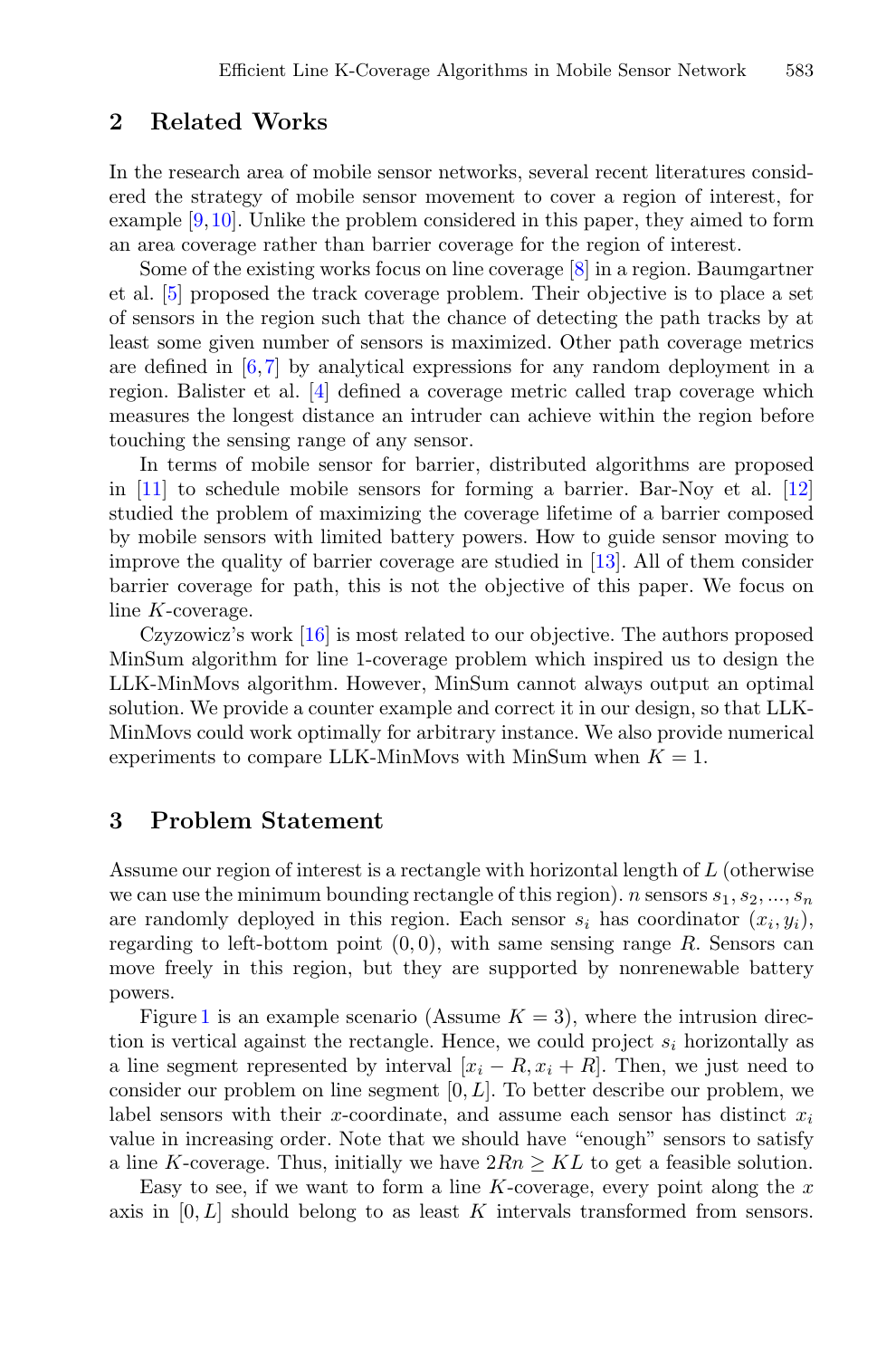

**Fig. 1.** An example of line coverage transformation (*K*=3).

<span id="page-3-0"></span>However, as shown in Fig. [1,](#page-3-0) there are many intervals on *x* axis that are covered by less than *K* sensors, i.e. the interval  $[x_4 + R, L]$ . We consider such intervals as gaps. Thus, to form a line *K*-cover is equivalent as to fill up the gaps along *x* axis after sensor projection. Note that gaps may have different degrees. Some gaps are already covered by several sensors (but less than  $K$ ), while some other gaps are even bare. To describe a gap rigorously, we have the following definition.

**Definition 1 (Line** *k***-Covered Gap).** *A line k*-covered gap, denoted as gap<sup>*k*</sup>, is an interval which starts from the ending point of sensor  $x_i$  and ends wn to the *is an interval which starts from the ending point of sensor*  $x_i$  and ends up to the *starting point of sensor*  $x_{i+k}$ *, say, the interval*  $[x_i + R, x_{i+k} - R]$ *.* 

Easy to see,  $gap_i^k$  is covered by  $k-1$  sensors, and  $x_{i+k} - x_i > 2R$  (otherwise<br>they will overlap to each other). Three example gaps are shown in Fig. 1, which they will overlap to each other). Three example gaps are shown in Fig. [1,](#page-3-0) which are line 1-covered  $gap_0^1$ , line 2-covered  $gap_5^2$  and line 3-covered  $gap_4^3$ . We add two virtual sensors adhesively to the starting point and ending point of the target region. In this example,  $s_0$  locates at  $x_0 = -R$ , and  $s_7$  locates at  $x_7 = L + R$ . To illustrate our design, we have another definition for overlap intervals as follow.

**Definition 2 (Line** *k***-Covered Overlap).** *A line k-covered overlap, denoted* as *overlap*<sup>*k*</sup>, is an interval which starts from the starting point of sensor  $x_{i+k}$ <br>and ends up to the ending point of sensor  $x_i$ , say, the interval  $[x_{i+1} - B, x_{i} + B]$ *and ends up to the ending point of sensor*  $x_i$ *, say, the interval*  $[x_{i+k} - R, x_i + R]$ *.* 

Similarly, *overlap*<sup>*k*</sup> is covered by  $k+1$  sensors, and  $x_{i+k} - x_i < 2R$  (otherwise we cannot find an overlap interval). Thus, some sensors could move to cover other cannot find an overlap interval). Thus, some sensors could move to cover other gaps. An example line 3-covered *overlap*<sup>3</sup> <sup>3</sup> is shown in Fig. [1,](#page-3-0) which is covered by sensors  $x_3$ ,  $x_4$ ,  $x_5$ , and  $x_6$  respectively.

We will move some sensors to fill up all gaps in [0*, L*]. Define the final position of sensor  $s_i$  as  $x_i^j$ . Then the moving distance  $d_i$  of  $s_i$  is  $|x_i^j - x_i|$ . The LK-MinMovs<br>problem is to find the final position for *n* sensors  $s_i$ ,  $s_2$ ,  $\ldots$ , so that these problem is to find the final position for *n* sensors  $s_1, s_2, \dots, s_n$ , so that these sensors will form a line *K*-cover while the total sensor movements  $\sum_{n=1}^{\infty}$ *i*=1  $|x_i^J - x_i|$  is minimized. We require sensor movement schedule obeying an order preservation restriction given by a Lemma in [\[16](#page-10-0)] and sensors cannot move out of [0*, L*].

In the following sections, we will introduce three algorithms to solve the LK-MinMovs problem.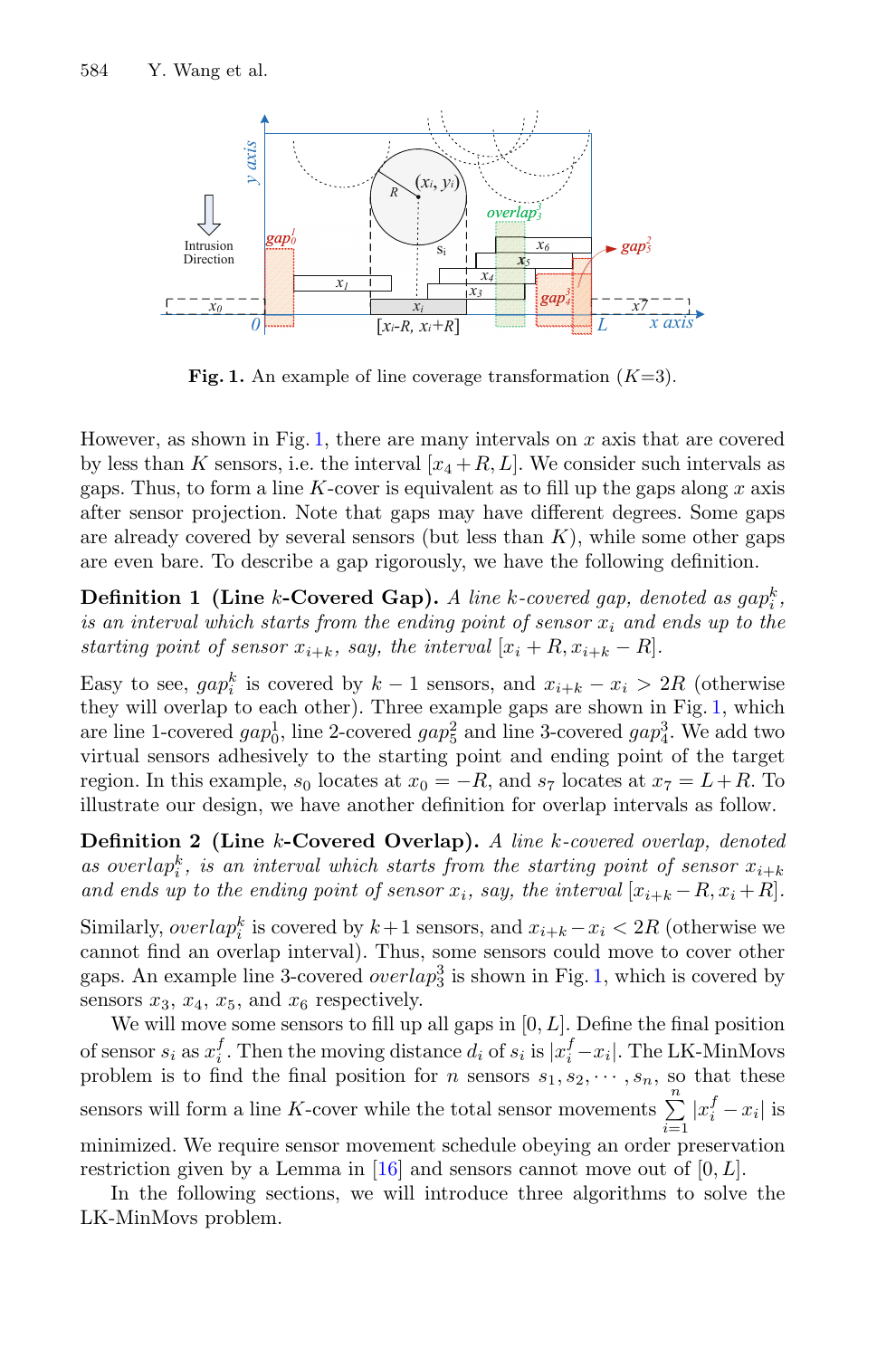## <span id="page-4-0"></span>**4 A Layer-Based Algorithm for LK-MinMovs Problem**

In our design, we plan to fill up the gaps in an ascending order of their coverage degree. Correspondingly, we fill up line 1-covered gaps first, then line 2-covered gaps, and so forth until filling the line *K*-covered gaps. During the procedure of filling the line *k*-covered gaps, we can use the line *k*-covered overlaps. This strategy is proved to be efficient and better than MinSum by experiments in Sect. [6.](#page-7-0)

#### **4.1 LLK-MinMovs Algorithm**

In our layer-based algorithm, named as LLK-MinMovs algorithm, we try to find the two closest overlaps and select a cheaper one to fill a target gap. Note that such movement process should maintain current coverage level. That means the algorithm will not bring new gaps or downgrade the current coverage quality.

Algorithm [1](#page-4-1) is the pseudo-code of LLK-MinMovs. The inputs are an array  $X[1 \tldots n]$  representing the initial positions of *n* sensors, the length of the region, *L*, the coverage degree, *K*, and the sensor radius, *R*. It returns an array  $X<sup>f</sup>[1...n]$  of *n* elements representing the final positions of sensors.

In Algorithm [1,](#page-4-1) Line 1 sets two virtual stable sensors to bound the region. Line 2 depicts the layer-based procedure. At each level  $k \in [1, K]$  $k \in [1, K]$  $k \in [1, K]$ , Algorithm 1 finds every line *k*-covered gap and fills them in a left-right order. The function  $isCovered(i, k)$  in Line 4 is a binary function to determine whether the interval  $[x_i+R, x_{i+k}-R]$  is line *k*-covered at current stage. If there exists a  $gap_i^k$ , we find<br>its left and right closest overlaps as potential candidates (Line 5-6), compare the its left and right closest overlaps as potential candidates (Line 5-6), compare the cost to use them filling the gap according to cost functions *Lcost*(·) and *Rcost*(·), pick up the cheaper one, and move corresponding sensors to fill up  $gap_i^k$  according<br>a distance constraint function  $Idist(.)$  and  $Bdist(.)$  to keep the current coverage a distance constraint function  $List(\cdot)$  and  $Rdist(\cdot)$  to keep the current coverage level (Line 7-9). The "while" loop from Line 4 to 9 guarantees that we will fill up all *<sup>k</sup>*-covered gaps generated by each *<sup>x</sup>i*.

#### **Algorithm 1.** LLK-MinMovs

<span id="page-4-1"></span>**Input**: *X*[1 *...n*]*, L, K, R* **Output**: The final positions  $X^f[1 \dots n]$  of *n* sensors  $X[0] = -R$ ,  $X[n+1] = L + R$ ; for  $k \leftarrow 1$  *to*  $K$  do **for**  $i \leftarrow 0$  *to n* **do while**  $isCovered(i,k) = 0$  **do** 5<br>
6<br>  $\begin{array}{|l|l|} \hline \texttt{5}} & l = find(gap_i^k,\text{left}) \; ; & // \; \text{find the left closest overlap}_i^h \ \hline \texttt{6} & r = find(gap_i^k,\text{right}) \; ; & // \; \text{find the right closest overlap}_r^k \ \hline \texttt{if } Lcost(i,l,k) \leq Rcost(i,r,k) \; \textbf{then} \end{array}$   $\vert$   $\vert$   $\vert$   $\vert$   $\vert$   $move(l, i, Ldist(l, i, k))$  ;  $\vert$   $\vert$   $\vert$  fill gap by its left overlap **else**  $move(i, r, -Rdist(i, r, k))$ ; // fill gap by its right overlap **<sup>10</sup>** ; **return**  $X^f[1 \dots n]$ ;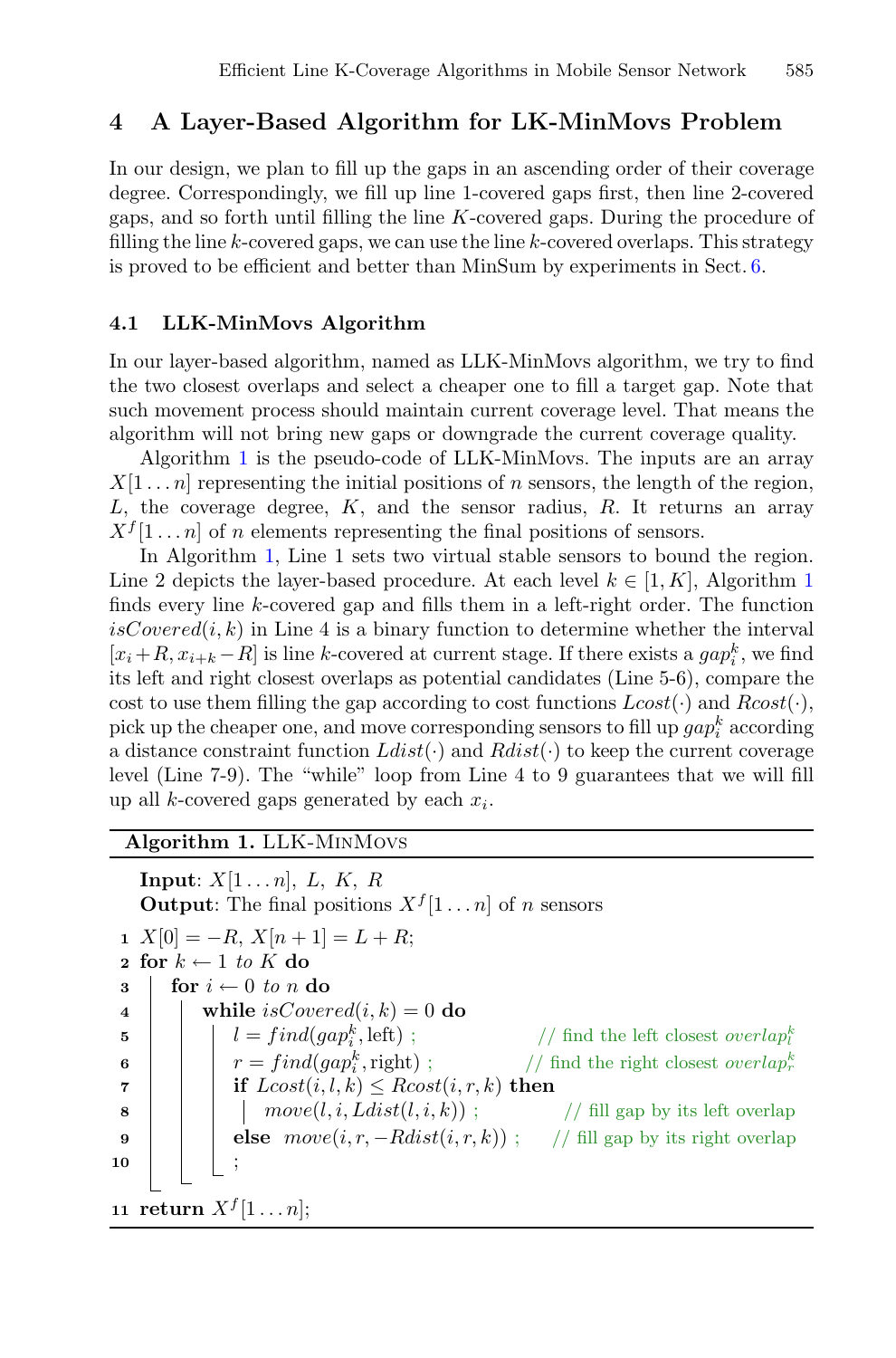Now, let us define the cost functions and distance constraint functions respectively. At the beginning of every iteration, we say one sensor has *negative shift* if it has moved to left and has *positive shift* if it has moved to right or stays still compared to its initial position. Define  $shift_i$  as the shift distance of  $x_i$ .

**Definition 3 (Left/Right Overlap Cost).** For  $gap_i^k$ , the  $l^{th}$  to  $(l + k)^{th}$ <br>sensors left to x, form overlap<sup>k</sup> and the  $r^{th}$  to  $(r+k)^{th}$  sensors right to x, , form *sensors left to*  $x_i$  *form overlap*<sup>*k*</sup> *and the*  $r^{th}$  *to*  $(r+k)^{th}$  *sensors right to*  $x_{i+k}$  *form overlap*<sup>*k*</sup> *Let*  $N S^k$  *(PS<sup>k</sup>) be the set of sensors which have peoptive (positive) overlap*<sup>k</sup>. Let  $NS^k$  ( $PS^k$ ) be the set of sensors which have negative (positive)<br>shift among  $x_{k+1}, x_{k+2}, \ldots, x_{k+1}, \ldots, x_{k}$  sensors where  $l + mk \leq i$ . Let  $S^k$  be shift among  $x_{l+k}, x_{l+2k}, \dots, x_{l+mk}, \dots, x_i$  sensors, where  $l + mk \leq i$ . Let  $S_r^k$  be<br>the set of  $x, x, y, z, \dots, x, \dots, x, \dots$  sensors, where  $x - mk \geq i + k$ the set of  $x_r, x_{r-k}, x_{r-2k}, \cdots, x_{r-mk}, \cdots, x_{i+k}$  sensors, where  $r - mk \geq i + k$ . *Then Eq.* [\(1\)](#page-5-0) *computes the left/right overlap costs.*

$$
Lcost(l, i, k) = |PS_l^k| - |NS_l^k|, \qquad Rcost(i, r, k) = |S_r^k|.
$$
 (1)

<span id="page-5-0"></span>**Definition 4 (Left/Right Overlap Shift Distance).** *Easy to know, the size* of gap<sup>k</sup> is  $x_{i+k} - x_i - 2R$ , the size of overlap<sup>k</sup> and overlap<sup>k</sup> are  $x_l - x_{l+k} + 2R$ <br>and  $x_{l} - x_{l+k} + 2R$  respectively Let Min Shift  $-$  min [[shift]  $|x_i| \in NS^k$ ] *and*  $x_r - x_{r+k} + 2R$  *respectively. Let*  $MinShift = min\{|shift_i| | x_i \in NS_i^k\}$ , which is the effect shift window. Then the left/right shift distance are *which is the effect shift window. Then the left/right shift distance are*

$$
\begin{cases}\nLdist(l, i, k) = \min\{x_{i+k} - x_i - 2R, x_l - x_{l+k} + 2R, MinShift\},\\ Rdist(i, r, k) = \min\{x_{i+k} - x_i - 2R, x_r - x_{r+k} + 2R\}\n\end{cases} \tag{2}
$$

#### **4.2 A Counter Example for MinSum Algorithm**

Note that the shifting cost for the left and right overlaps are different. The left shifts for the right overlap only involve sensors whose shift values are zero or negative, while the right shifts for the left overlap involve sensors will all possible shift values. It is due to the left-to-right processing of the gaps. That means right shift will benefit those sensors which have moved left. The authors in [\[16](#page-10-0)] also considered the compensation by using similar cost functions for  $K = 1$ . However, they did not consider the influence of right shift distance to the calculation of  $Lcost(\cdot)$ . We find that only if the movement strategy considers the shift window effect of the left overlap, the algorithm could work optimally. A counter example is shown in Fig. [2.](#page-6-1)

In Fig. [2](#page-6-1) (a) we give the original positions of 11 sensors. Figure 2 (b) shows the situation when the first 3 gaps are filled, and there is still a  $gap_7^1$  with size *g* which is greater than *unit* distance a lot. The results are same for our algorithm and MinSum. We can see the left shifts of  $x_4$  and  $x_6$  are very small (Assume *x*<sup>6</sup> left shift 1 *unit* distance, *x*<sup>4</sup> left shift 2 *unit*s distance). Now the cost function  $Loss(1, 7, 1)$  of *overlap*<sup>1</sup> equals to  $4 - 2 = 2$  because 4 positive shifts  $(PS_1^1 = \{x_2, x_3, x_5, x_7\})$  and 2 negative shifts  $(PS_1^1 = \{x_4, x_6\})$ . The cost function  $Rcost(7, 10, 1)$  of *overlap*<sup>1</sup><sub>10</sub> equals to 3 ( $S_{10}^k = \{x_8, x_9, x_{10}\}$ ). So *overlap*<sup>1</sup> is the cheaper one. Figure [2](#page-6-1) (c) shows the result using MinSum which exploits *overlap*<sup>1</sup> to fill  $gap_7^1$ . Figure [2](#page-6-1) (d) shows our algorithm uses the effect moving window. Then  $Loss(1, 7, 1)$  of  $overlap<sup>1</sup><sub>1</sub>$  is evaluated again since the negative shift of  $x_6$  changes to positive, thus  $Lcost(1, 7, 1) = 5 - 1 = 4$ .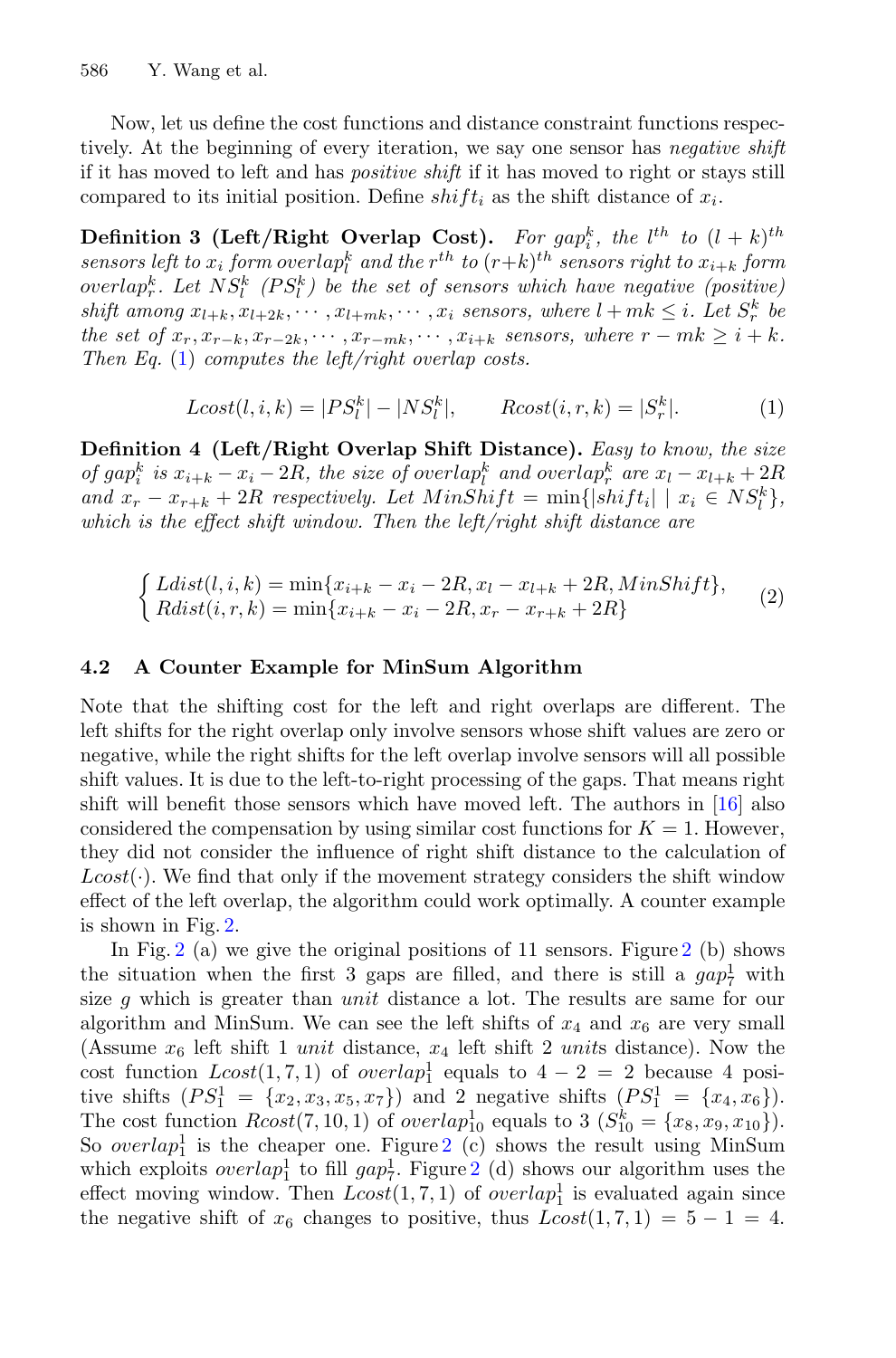

<span id="page-6-1"></span>**Fig. 2.** A counter example to algorithm in [\[16\]](#page-10-0)  $(K=1)$ .

So *overlap*<sup>1</sup><sub>10</sub> is the cheaper one. Figure [2](#page-6-1) (e) shows the result after using *overlap*<sup>1</sup><sub>10</sub> in our algorithm. MinSum fills  $gap^1_7$  with additional  $6 \cdot g - 2 \cdot (2 + 1) \cdot unit =$ 6·*g*−5·*unit* movements while LLK-MinMovs just uses additional 3·*g* movements. Obviously, Our algorithm is better when *g >> unit*. This is because MinSum does not consider the effect shift window which influences the cost calculation.

#### **4.3 Time Complexity of LLK-MinMovs**

For the LLK-MinMovs algorithm, there are *K* loops to cover each level gaps. For each loop, we consider the total times of movements. There are two types of movements, left-movement and right-movement. In each left-movement, either a gap or a overlap will disappear, thus the total times of left-movements  $T_l \leq$  $T_{ol} + T_{gl}$ , where  $T_{ol}$  is the times of movement where an overlap disappears and *<sup>T</sup>gl* is the times of movement where an gap disappears. In each right-movement, a gap or a overlap will disappear or a sensor is moved back to its initial location. Similarly, we have  $T_r \leq T_{or} + T_{qr} + T_b$  where  $T_b$  is the times of movement where a sensor is moved back. Since in our algorithm, neither a new gap or a new overlap will occur, we have  $T_{ql} + T_{qr} = |gaps|, T_{ol} + T_{or} \le |overaps|$  and |*gaps*|+|*overlaps*| *< n*. On the other hand, since any sensor will not move to the left after moving to the right,  $T_b \leq n$ . Thus we get the total times of movement  $T = T_l + T_r < 2n$ . For each movement, we will at most move *n* sensors, thus the time complexity is  $O(Kn^2)$ .

#### <span id="page-6-0"></span>**5 The Design of LK-KM and LK-KM+ Algorithms**

We new design another two algorithms for LK-MinMovs problem based on the famious Hungarian Algorithm. They have better time efficiency in spite of sacrificing the optimality a little bit. But their results are still sub-optimal.

The basic idea is to place the sensors to several fixed points evenly distributed on the line segment [0*, L*]. Obviously, it is a perfect Line *K*-coverage to put *K* sensors at each virtual fixed points with 2*R* distance between two neighbors.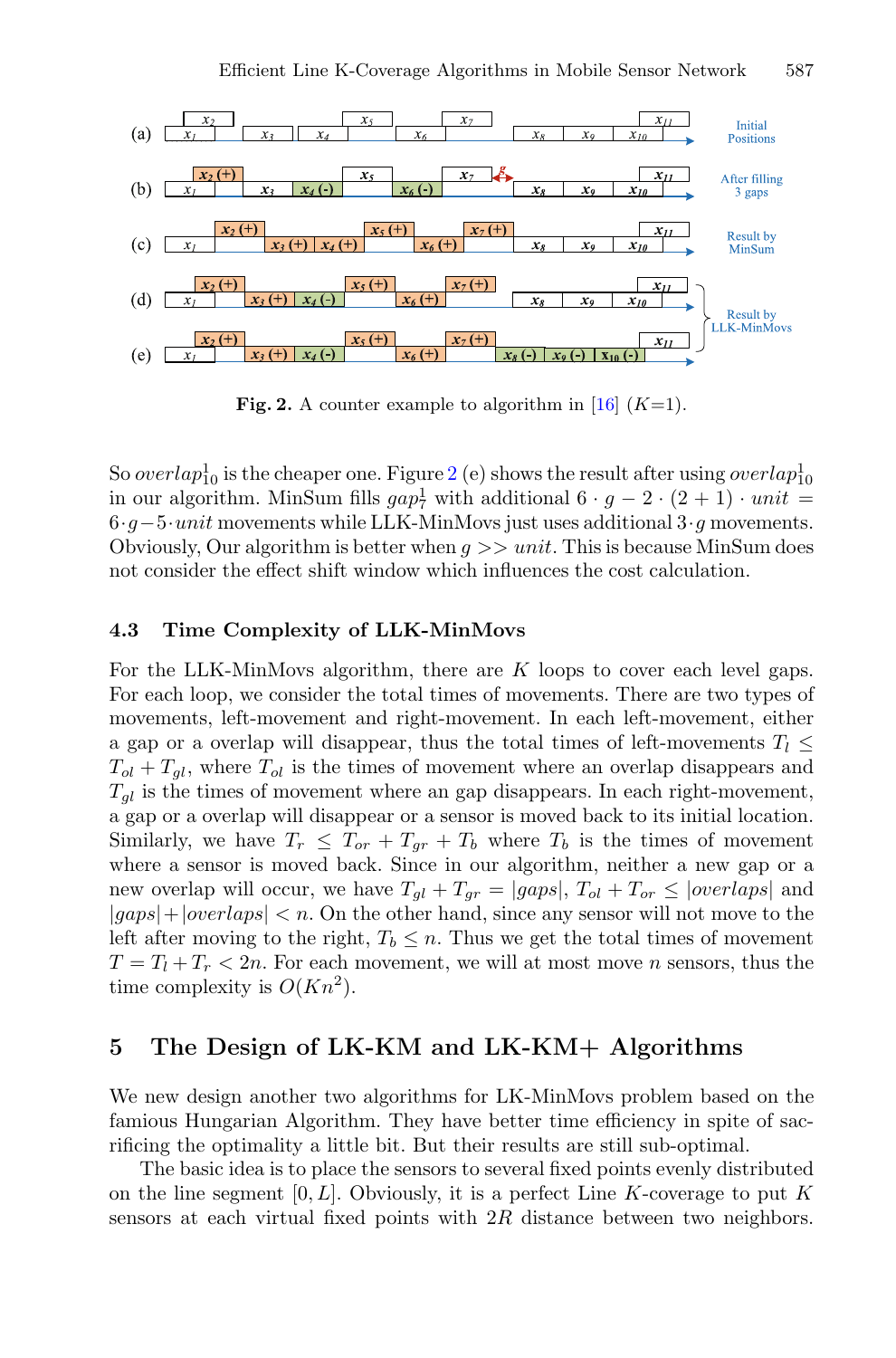Then we construct a complete bipartite graph (*S, P, E*). *S* represents the sensor set and *P* represents the virtual fixed point set. Each virtual fixed point has *K* copies for *K*-coverage. The edge weight  $w(s, p)$  is  $L - distance(s, p)$ , then the maximum matching for *P* is the solution of original LK-MinMovs problem. We can use the Kuhn-Munkres algorithm (also known as the famous *Hungarian* algorithm) [\[14,](#page-9-12)[15](#page-9-13)] to compute this matching. This algorithm is referred as LK-KM algorithm shown in Algorithm [2.](#page-7-1)

#### **Algorithm 2.** LK-KM

<span id="page-7-1"></span>

| <b>Input:</b> $X[1 \dots n], L, K, R$<br><b>Output:</b> The final positions $X^f[1 \dots n]$ of <i>n</i> sensors                                    |
|-----------------------------------------------------------------------------------------------------------------------------------------------------|
| 1 Let $S = \{s_1, s_2, \ldots, s_n\}$ and $P = \{d_1, d_2, \ldots, d_{KL/(2R)}\}\$ where $d_j$<br>represents the point in $R + (i (mod) K) \cdot R$ |
| _________                                                                                                                                           |

- **2** Let  $w_{i,j} = L dis(s_i, v_i);$
- **<sup>3</sup>** Using the Hungarian algorithm to compute a matching for (*S, P, E*);
- **4 for** each  $w_{i,j}$  that has been added up **do**<br>**5**  $\mid X[i] \leftarrow R + (i (mod)K) \cdot R;$
- $\mid X[i] \leftarrow R + (i (mod)K) \cdot R;$
- **6 return**  $X^f[1 \dots n]$

Besides, we enhance the LK-KM algorithm with an idea to pull back the sensors which do not need to go so far away from their original positions because the sensor redundance provides the chance. The line *K*-coverage enhanced KM algorithm, denoted as LK-KM+ uses  $PullToLeft(\cdot)$  and  $PullToRight(\cdot)$  are added using a function  $move(\cdot)$  for movement back of each sensor. We give an example for function call on  $move(\cdot)$  in  $PullToLeft$ , thus is  $move(iK + j, iK + j,$  $min(X[iK+j]-X^f[iK+j], X^f[iK+j+1]-X^f[iK+j], X^f[iK+j]-X^f[iK+j]$  $j - K$ ). It move  $x_{iK+i}$  to left in a distance which is shortest one among its shift distance, distance between it and its later neighbor, and distance between it and its K-hops previous neighbor (they should form line *K*-cover together). The similar procedure in  $PullToRight$ .

For LK-KM algorithm, the complexity is  $O((KL/2R)^2n)$ . And for LK-KM+ algorithm, in spite of adding  $move(\cdot)$  steps using only  $O(n)$  time, the total complexity of LK-KM+ is also  $O((KL/2R)^2n)$ , which is still better than LLK-MinMovs.

## <span id="page-7-0"></span>**6 Numerical Experiments**

In experiments, we mainly compare our LLK-MinMovs with MinSum, LK-KM, and  $LK-KM+$ . They are all implemented in  $C++$ . For each case, we ran each algorithm 100 times at random inputs and calculate the average sum of movement. We define the redundance rate as  $\frac{LR}{2Rn}$ . First of all, we verify that LLK-MinMovs<br>have the best performance for line 1-coverage, which proves that the MinSum have the best performance for line 1-coverage, which proves that the MinSum is not optimal. Let  $L = 1000, R = 5$  and the results are shown in Fig. [3](#page-8-1) (a). LLK-MinMovs is the best and MinSum is better than LK-KM+.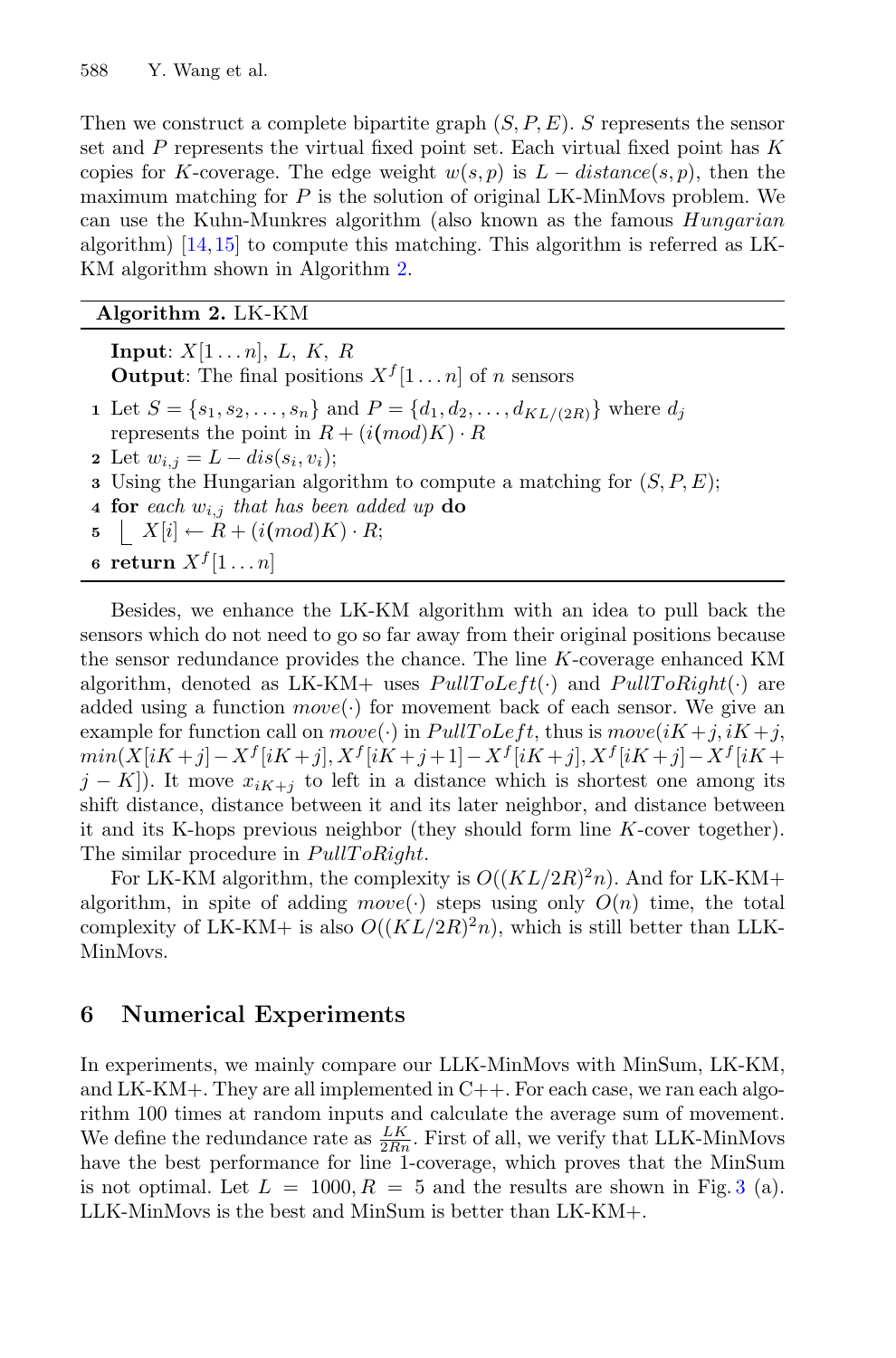Next, we study the coverage level *K*. Here we set  $K = 1$  to  $10, L/R = 20$ and redundance rate be 0*.*8. We can see LLK-MinMovs and LK-KM+ get more superiority than LK-KM when coverage level  $K$  is increasing. Figure  $3(b)$  $3(b)$  gives the results. In term of running time, Fig. [3\(](#page-8-1)c) shows LK-KM+ outperforms LLK-MinMovs much more when coverage level *K* is increasing.



**Fig. 3.** Comparison On LLK-MinMovs, MinSum and LK-KM+(LK-KM)

<span id="page-8-1"></span>Then, we study influence on the result with different sensor redundance rate. Besides, we conduct 3 groups of experiments on different  $L/R = 10, 20$  and 40. And we set  $L = 1000$ ,  $K = 3$ . Figure [4](#page-8-2) shows that in all cases LLK-MinMovs has best performance. Three algorithms have the same result at redundance rate 1. Sensors need move less distance when *L/R* becomes bigger. The LK-KM+ also improves LK-KM very much and is very close to LLK-MinMovs.



<span id="page-8-2"></span>**Fig. 4.** Experiments on redundance rate and  $L/R$  ( $L = 1000, K = 3$ ).

### <span id="page-8-0"></span>**7 Conclusion**

In this paper, we address the Line *K*-coverage problem (LK-MinMovs) in mobile sensor network. We first propose a polynomial time optimal layer-based algorithm LLK-MinMovs. It fixes a critical flaw for the MinSum algorithm designed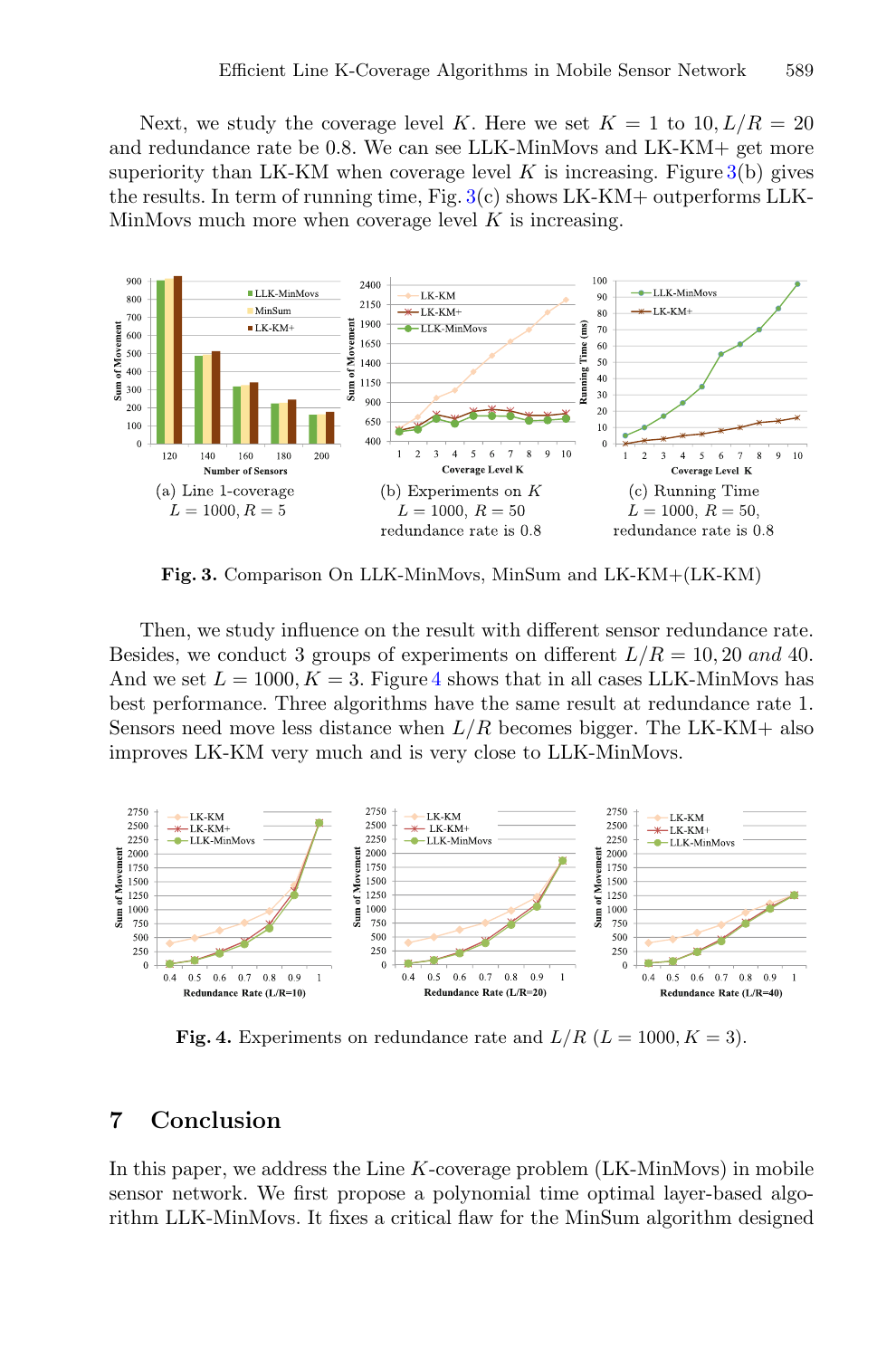in [\[16](#page-10-0)] for line 1-Coverage problem. We also designed two sub-optimal but faster algorithms, LK-KM and LK-KM+, based on Hungarian algorithm, which have good time complexity  $O(\frac{K^2 L^2 n}{R^2})$  in comparison with LLK-MinMovs of  $O(Kn^2)$ <br>considering *n* is significantly bigger than *K* usually. considering *n* is significantly bigger than *K* usually.

## **References**

- 1. Liang, J.B., Liu, M., Kui, X.Y.: A survey of coverage problems in wireless sensor networks. Sens. Transducers **163**(1), 240–246 (2014)
- <span id="page-9-0"></span>2. Kumar, S., Lai, T.H., Arora, A.: Barrier coverage with wireless sensors. In: The Annual International Conference on Mobile Computing and Networking (ICMCN), pp. 284–298 (2005)
- <span id="page-9-1"></span>3. Shen, C., Cheng, W., Liao, X., Peng, S.: Barrier coverage with mobile sensors. In: The IEEE International Symposium on Parallel Architectures, Algorithms and Networks (ISPAN), pp. 99–104 (2008)
- <span id="page-9-2"></span>4. Balister, P., Zheng, Z., Kumar, S., Sinha, P.: Trap coverage: allowing coverage holes of bounded dimeter in wireless sensor network. In: The IEEE International Conference on Computer Communications (INFOCOM), pp. 136–144 (2009)
- <span id="page-9-7"></span>5. Baumgartner, K., Ferrari, S.: A geometric transversal approach to analyzing track coverage in sensor networks. IEEE Trans. Comput. **57**(8), 1113–1128 (2008)
- <span id="page-9-8"></span>6. Harada, J., Shioda, S., Saito, H.: Path coverage properties of randomly deployed sensors with finite data-transmission ranges. Comput. Netw. **53**(7), 1014–1026 (2009)
- <span id="page-9-3"></span>7. Ram, S.S., Manjunath, D., Iyer, S.K., Yogeshwaran, D.: On the path coverage properties of random sensor networks. IEEE Trans. Mob. Comput. **6**(5), 446–458 (2007)
- <span id="page-9-6"></span>8. Mondal, D., Kumar, A., Bishnu, A., Mukhopadhyaya, K., Nandy, S.C.: Measuring the quality of surveillance in a wireless sensor network. Int. J. Found. Comput. Sci. **22**(4), 983–998 (2011)
- <span id="page-9-4"></span>9. Li, X., Frey, H., Santoro, N., Stojmenovic, I.: Localized sensor self- deployment with coverage guarantee. ACM SIGMOBILE Mob. Comput. Commun. Rev. **12**(2), 50–52 (2008)
- <span id="page-9-5"></span>10. Yang, S.H., Li, M.L., Wu, J.: Scan-based movement-assisted sensor deployment methods in wireless sensor networks. IEEE Trans. Parallel Distrib.Syst. **18**(8), 1108–1121 (2007)
- <span id="page-9-9"></span>11. Hesari, M.E., Kranakis, E., Krizanc, D., Ponce, O.M., Narayanan, L., Opatrny, J., Shende, S.M.: Distributed algorithms for barrier coverage using relocatable sensors. In: The ACM Symposium on Principles of Distributed Computing (SPDC), pp. 383–392 (2013)
- <span id="page-9-10"></span>12. Bar-Noy, A., Rawitz, D., Terlecky, P.: Maximizing barrier coverage lifetime with mobile sensors. CoRR, vol. abs/1304.6358 (2013)
- <span id="page-9-11"></span>13. Saipulla, A., Westphal, C., Liu, B., Wang, J.: Barrier coverage with line-based deployed mobile sensors. Ad Hoc Netw. **11**(4), 1381–1391 (2013)
- <span id="page-9-12"></span>14. Kuhn, H.W.: The Hungarian method for the assignment problem. Nav. Res. Logist. Q. **2**, 83–97 (1955)
- <span id="page-9-13"></span>15. Munkres, J.: Algorithms for the assignment and transportation problems. J. Soc. Ind. Appl. Math. **5**(1), 32–38 (1957)